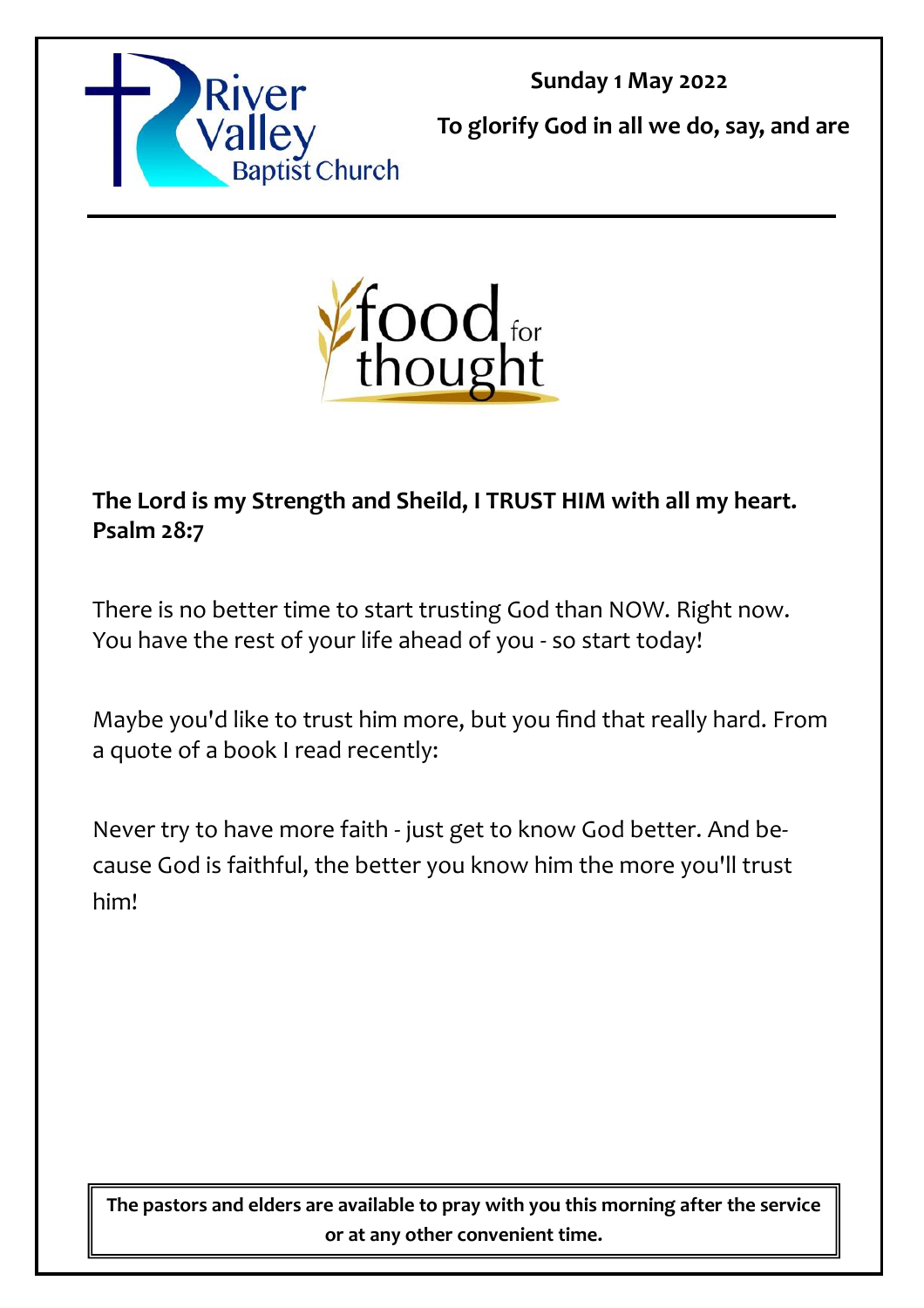| This week 2 - 8 May |                                                                             |  |
|---------------------|-----------------------------------------------------------------------------|--|
| Monday 2            | Coffee Connections: 9.30 - noon                                             |  |
| Tuesday 3           | mainly music: 9.30 am<br>Toy Library: 10 am - noon<br>Young Adults: 7.00 pm |  |
| <b>Wednesday 4</b>  | Community Room booked: 9.30 am - noon<br>Elders' Meeting: 7.00 pm           |  |
| Thursday 5          | Bible Study: 10 am<br>Deacons' Finance Meeting: 7pm at Kenny & Sarah's      |  |
| Sunday 8            | Prayer Meeting: 9.30 am in the creche                                       |  |

## **Coming Events**

- **4 May** Elders' Meeting
- **5 May** Deacons' Finance Meeting
- **11 May** Deacons' Meeting
- **18 May** Church Prayer Meeting
- **29 May** AGM

#### **Rosters for Next Sunday**

*You will need to wear a mask the whole time you are at church except when eating and drinking. This is a government requirement for all volunteers. Masks are available if you forget to bring one.*

| Leading:            | Peter Edlington           |
|---------------------|---------------------------|
| Door:               | Lindy McDermott           |
| Computer:           | Pauline Norrish           |
| <b>Morning Tea:</b> | Mary Bateman & Vivian Cox |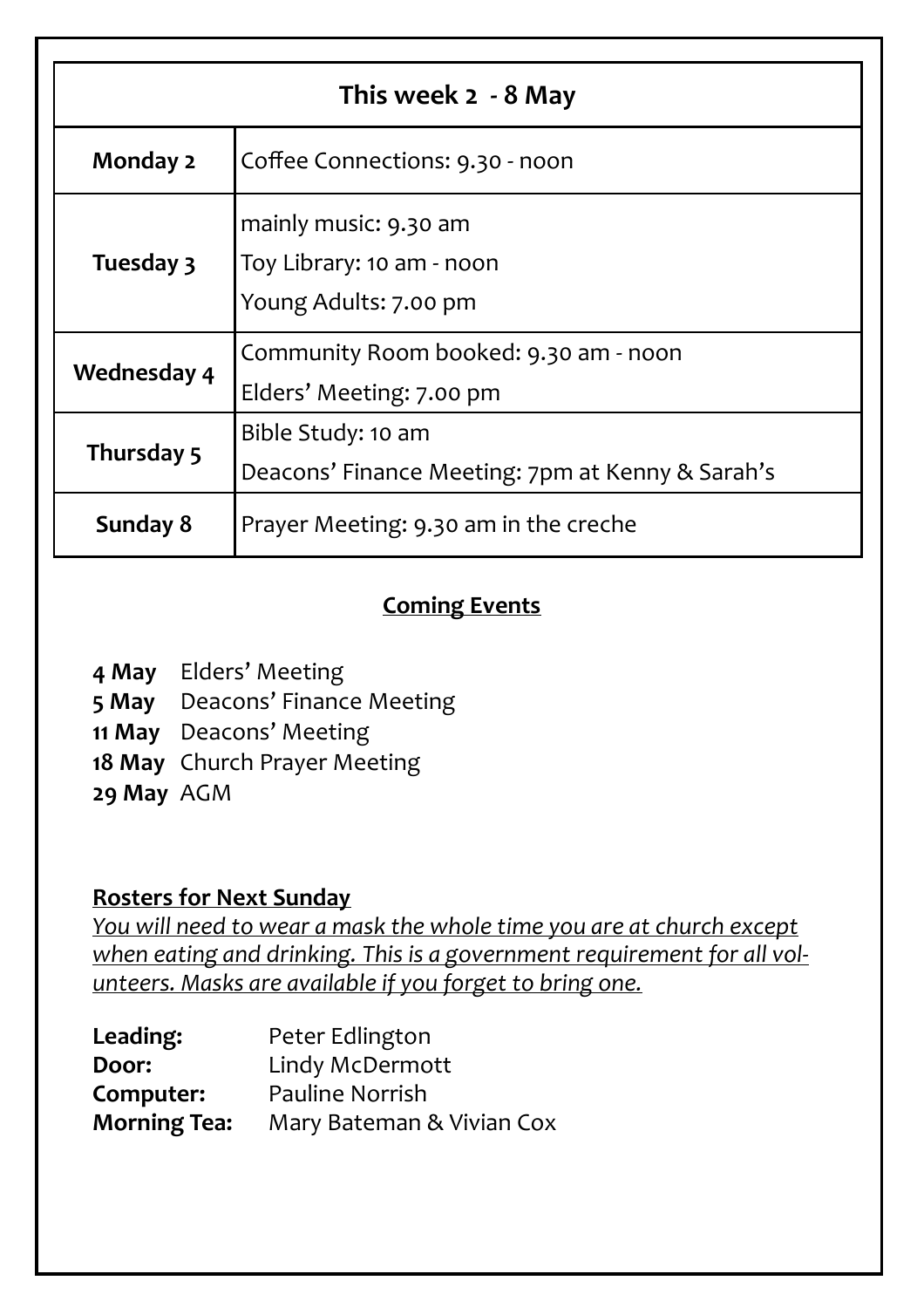## **Coffee Connections**

Coffee Connections starts tomorrow at 9.30. Please come along and have some face to face interaction and some 'me' time. Tea, coffee and home baking. \$2



#### **AGM / Nominations**

The AGM is on 29 May after church.

Nominations for elders and deacons are now open. Forms are in the foyer.

## **Mothers' Day Morning Tea**

Instead of our usual Mothers' Day breakfast, we will be having a morning tea next Sunday. Food will be supplied so, Mums, you don't have to do anything.

#### **Mask wearing**

Mask wearing is optional. However, all volunteers must wear masks except when eating and drinking. This is a government regulation. Volunteers need only wear masks when they are rostered on.